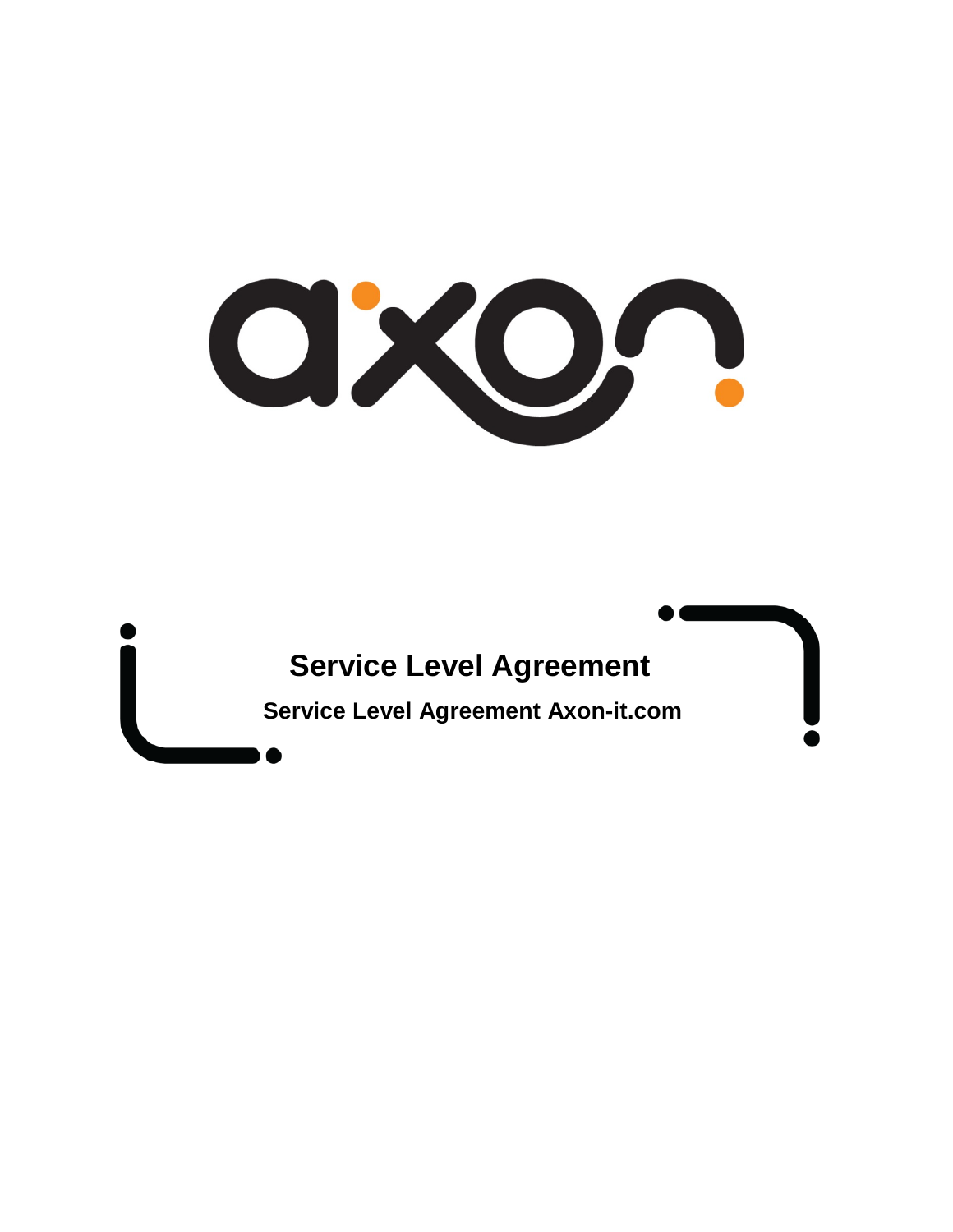#### **Table of Contents**

<span id="page-1-0"></span>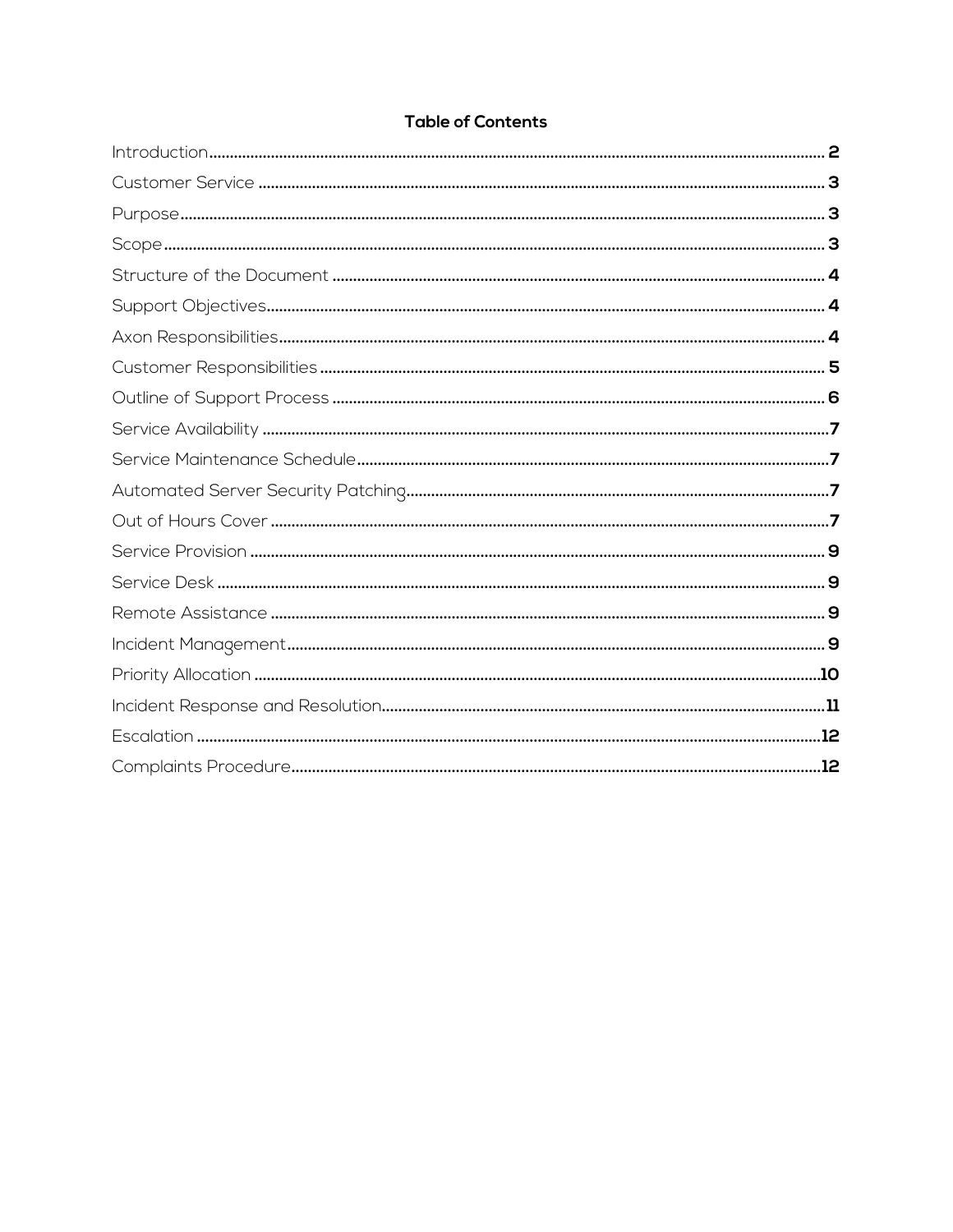### **Introduction**

### <span id="page-2-0"></span>**Customer Service**

Axon provides a range of services and support for these services. We recognise that we have real people experiencing real faults which we will do our best to respond to and resolve as quickly as possible, remotely or by personal visit. The time to resolve a fault depends on the nature of the fault and relative priorities of the outstanding faults on our work list.

At all times we will attend to faults at the soonest opportunity.

This document details the services we provide and the commitments we make to the delivery of these services. We do not want people to wait unnecessarily for their fault to be fixed no matter what priority it is allocated. We do understand that the last thing our customers want to hear is how well our performance targets are being met when they have had a fault with their PC that has been outstanding for a couple of days. However, the priorities and resolution times are needed and they need to be realistic as they help us manage the service and to set reasonable expectations for response. This Service Level Agreement (SLA) will be reviewed annually to make sure it continues to meet Customer requirements and reflects changes in Axon Services.

### <span id="page-2-1"></span>**Purpose**

To inform Customers about:

- what services are provided by Axon
- what level of support to expect
- their own responsibilities relating to the services
- the level of service actually provided

To enable Axon to:

- describe its responsibilities for providing support services
- set service levels
- report on its performance

## <span id="page-2-2"></span>**Scope**

This document covers support services provided by Axon to their customers.

The support services and service levels relate to access and normal operation of the technology. Supported systems are computers with a current maintenance contract or under warranty running supported versions of the Windows or Mac OS operating systems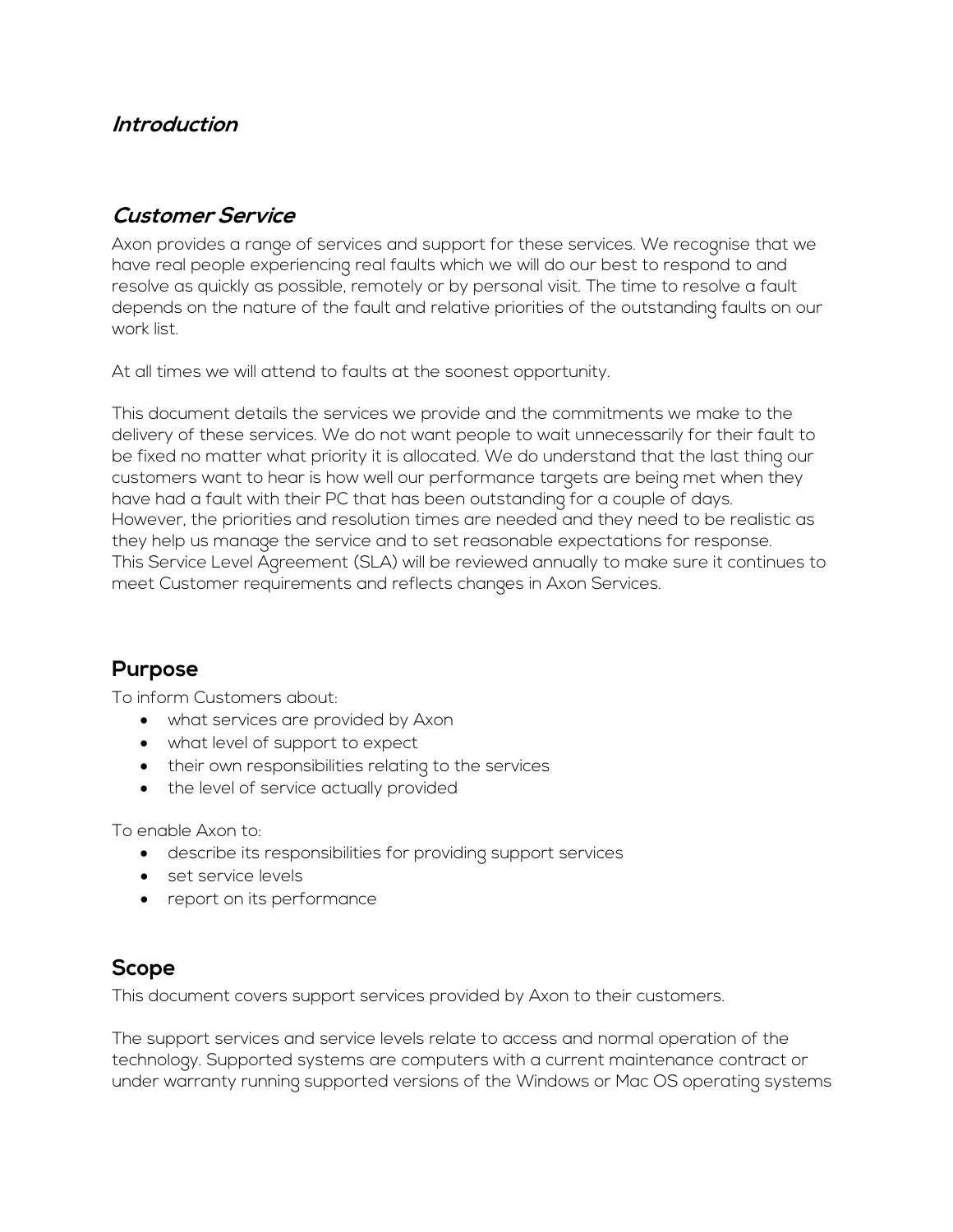For other equipment, legacy systems, and not yet validated systems help will be provided on a "reasonable endeavors" basis and may be chargeable.

Note that Axon's ability to respond may be constrained by:

• the need to call upon third party support (e.g. hardware maintenance, third party software support)

# <span id="page-3-0"></span>**Structure of the Document**

This document is structured into the following sections

**Service Framework** - including objectives, scope, Axon and Customer responsibilities, approach to support, service availability and out of hours cover, and outline of the processes

**Service Provision** - covering measurable service targets

**Service Catalogue** all services provided are described explaining the responsibilities, scope and deliverables

# <span id="page-3-1"></span>**Support Objectives**

- To meet the changing needs of Axon's customers
- To provide high service availability and resilience compatible with cost effective operations
- To ensure that all customer staff are adequately supported and assisted in their day to day activities
- To ensure that customers clearly understand what level of service to expect and their own obligations to provision of these services
- To respect and safeguard confidentiality of data and equipment

## <span id="page-3-2"></span>**Axon Responsibilities**

Axon will:

- Support is only available during normal business hours (09.00 17.30) on working days; out of hours support is available for some key services.
- Ensure access to the Service Desk within advertised hours.
- Support a range of supported hardware and software agreed with our customers. This range will be reviewed on an annual basis.
- Equipment outside the SLA will be covered on a reasonable endeavors basis only. In some cases support will be chargeable and Axon will notify the customers in advance
- reserve the right to take systems out of service for upgrades and other changes if necessary
- publicise the proposed downtimes for all services for customers' reference providing suitable advance notice of planned outages outside a regular system maintenance period (see below)
- inform nominated point of contact of serious faults affecting services.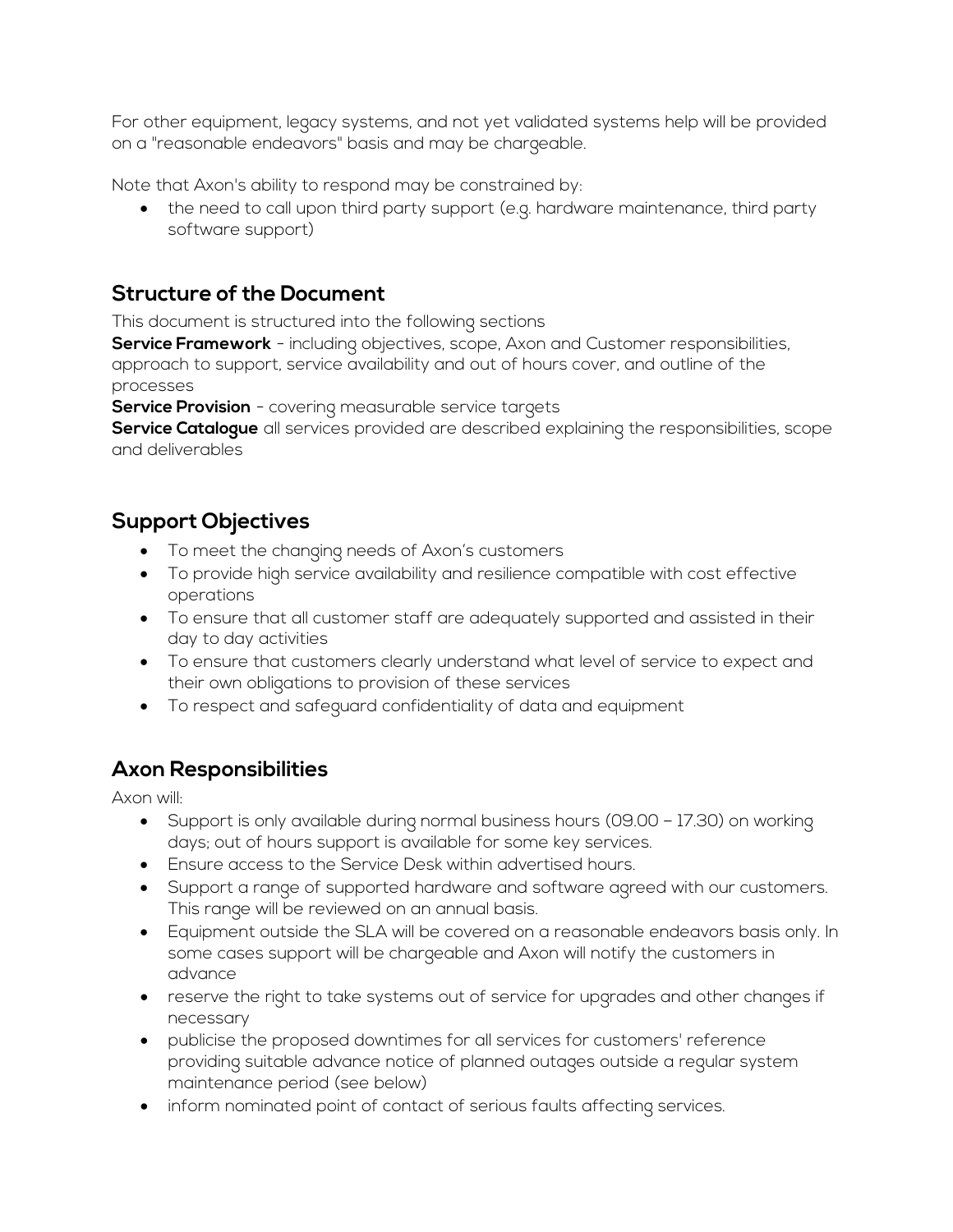- Ensure that changes to major business IT services will go through the Axon change management process
- notify customers via email and other mechanisms of withdrawal of services and give suitable notice.
- offer only limited support for machines or software where there is no current maintenance contract or warranty agreement
- provide systems and services in accordance with the business IT Security Policy.
- ensure that all support activity is completed within business Health and Safety requirements
- undertake regular software audits of business computer systems to ensure compliance with business software licensing policies
- seek the agreement of the Customer before connecting to their computer remotely to diagnose or fix faults

# <span id="page-4-0"></span>**Customer Responsibilities**

Customers will:

- provide feedback to Axon on Customer Service requirements
- follow the appropriate procedures for contacting the Service Desk in order to receive the levels of service specified in this document
- when requesting services from Axon, provide a named contact who has the necessary authority to make decisions about the work
- provide reasonable access (subject to Health and Safety standards) to support staff in order for them to complete their work to meet service level targets, inability to give reasonable access may result in requests being delayed, closed and could result in it falling outside of the SLA
- Ensure their computer is available on the network to allow support staff remote access to diagnose and fix faults. Failure to do so may result in Support Staff taking longer to resolve issues
- provide administration access rights to Axon staff in order to be able to update machine configurations and software as necessary
- ensure that all computers have a nominated owner, custodian and system administrator as applicable
- Ensure that only properly licensed software is installed on computer equipment and correctly registered with the business.
- Machines with unlicensed software will not be supported until the software has been deleted or licensed properly
- make their computer available for periodic mandatory audits. These will be undertaken to ensure compliance with business software
- Licensing policies. Systems which have not been audited in accordance with Business policies will not qualify for support under this SLA
- ensure operating system and application security patches are installed in a timely manner as approved by Axon
- ensure that all equipment is covered by a current hardware and software maintenance agreement or warranty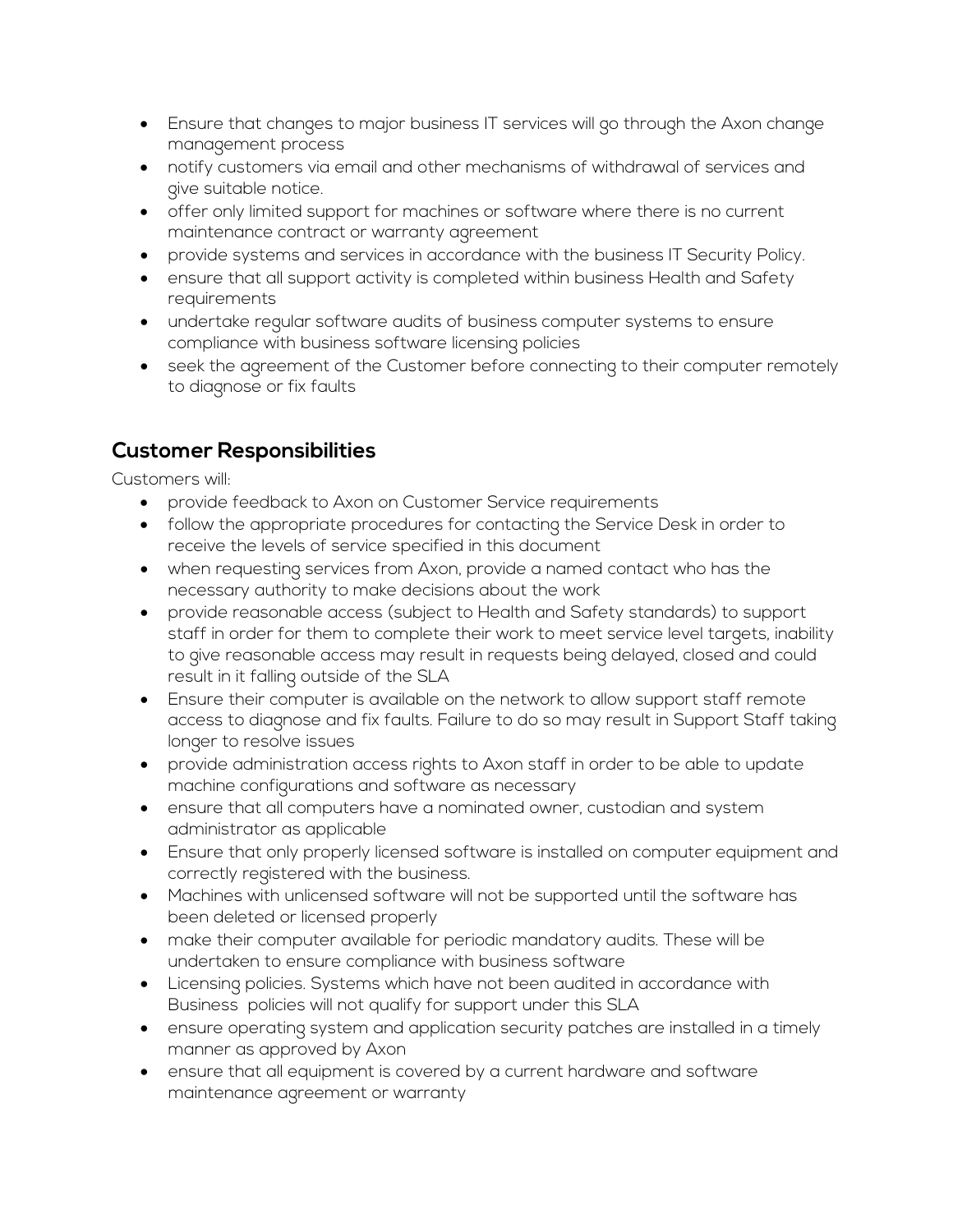- take responsibility for hardware maintenance agreements for printers and other peripherals that fall outside of the agreed support contract
- ensure they are responsible for the security of their own data which is stored outside the axon data centre facility.
- not divulge their individual log in details to other people except for the purposes of fault resolution by authorised Axon support personnel
- provide reasonable resources to help with testing of service changes when asked
- notify Axon in advance of events or requirements that might require a higher than normal level of support
- notify Axon in advance of any event likely to affect service availability (e.g. electrical power down)
- ensure that all support activity requested is within Customers Health and Safety requirements and Disabilities Policy

## <span id="page-5-0"></span>**Outline of Support Process**

All requests for assistance should first be logged at the Service Desk which will manage the calls to resolution. Calls will be categorised as either Incidents, Jobs or Service Requests. In general, resolution of cases takes precedence over fulfillment of Jobs and Service Requests.

Incidents. An incident is where an error or disruption to an existing service has occurred that requires resolution to enable normal working to continue. Incidents are allocated priorities according to the business impact and urgency of the situation. Jobs. These are requests for a service such as installing a new computer, providing access to a computer application or upgrading an existing PC and fall outside the SLA Service Requests. These are project related requests that comprise of multi jobs that constitute a Service request (project) and fall outside the SLA

Axon Computing Support comprises two main elements:

**First tier support** – The Axon Service Desk provides the first line and second line support and they can be contacted by telephone, email, web forms or face to face. **Second tier support** – The second tier teams include technical specialists who are responsible for development of IT Services. Second tier support will resolve in-depth support issues which cannot be resolved by first tier team.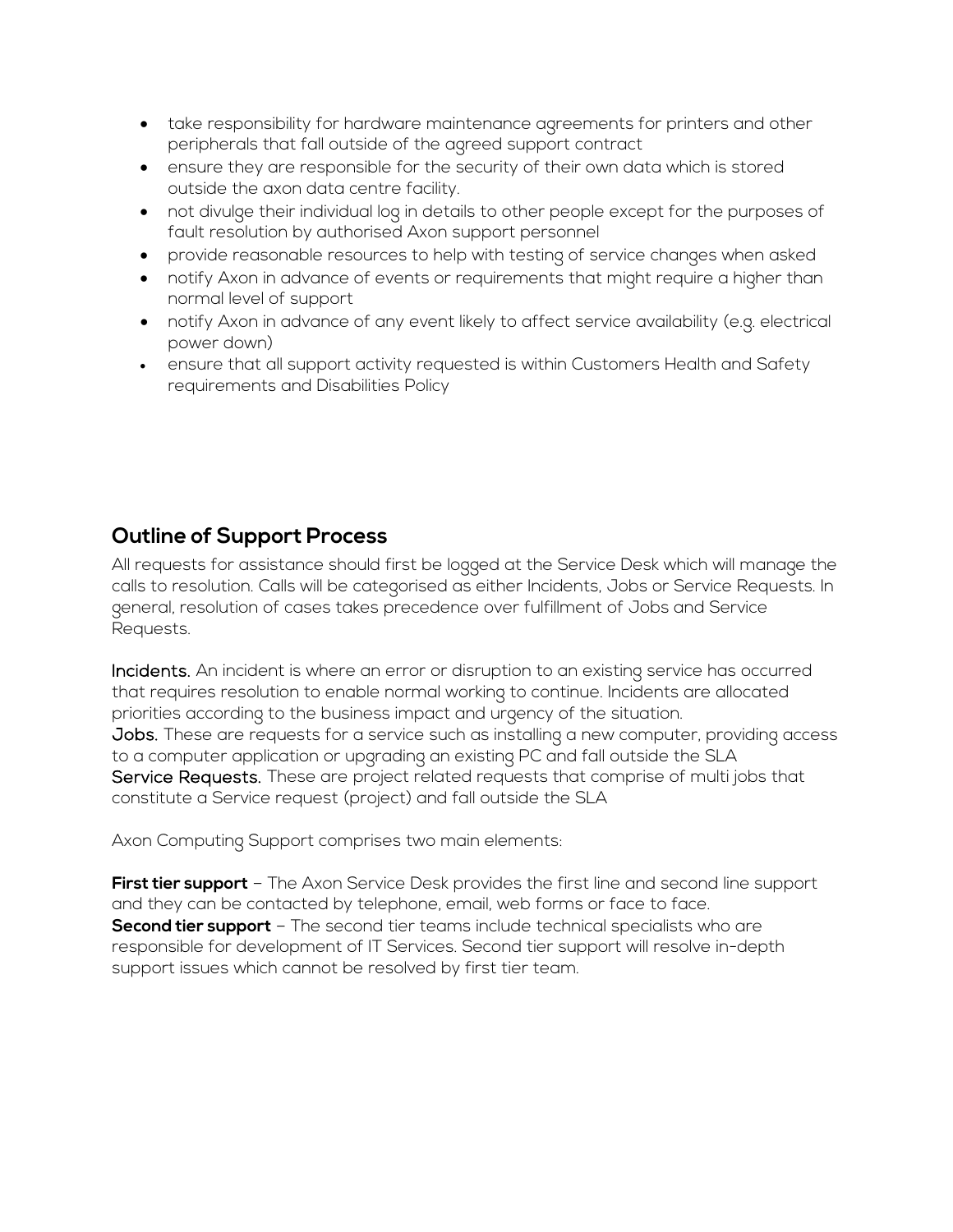## <span id="page-6-0"></span>**Service Availability**

#### Normal Service Hours

Normal business hours are 09.00 to 17.00 on working days. Axon Services are usually available during normal business hours, except if system maintenance has been agreed. Support is available at these times via the Service Desk.

### <span id="page-6-1"></span>**Service Maintenance Schedule**

It is necessary to take systems out of service from time to time to allow upgrade of hardware, operating system and applications software. It is also necessary from time to time to apply urgent fixes for security, operational or business reasons. In general Axon will endeavor to do this work during agreed, regular maintenance sessions. Occasionally the need will so great that a service will need to be taken out of service at other times, in such cases, Axon will endeavor to give as much notice as possible to customers of service unavailability.

### <span id="page-6-2"></span>**Automated Server Security Patching**

All Windows servers are on an automatic security patching cycle and will be patched and then rebooted.

The patching process will begin at 03.00 on the day given against each server, with up to 45 minutes of downtime following (dependent on the updates that are to be installed). Microsoft tends to release their patches monthly. When approved by Axon, the patching is ordinarily released on the second Thursday of each month.

## <span id="page-6-3"></span>**Out of Hours Cover**

Out of Hours Cover (OHC) is intended to cover restoration of systems which have failed outside of normal business hours and which is essential to the running of the business critical services. For example, if an email server fails this would be dealt with if possible, but not a fault an individual customer is having with say email quota. Incidents covered by OHC would be Priority 1 incidents under the Axon SLA if they occurred during normal business hours.

The OHC cover does not guarantee that any fault reported will be fixed out of hours as this may require more resource than is available, eg an external 3rd party company and could be chargeable. OHC falls outside of the SLA.

| Level of cover offered | Mon - Fri     | Sat, Sun, Bank Holiday* |
|------------------------|---------------|-------------------------|
| Normal Support         | 09.00 – 17.00 | None                    |

\* No cover Christmas, Boxing or New Years Day or Good Friday

#### Making a call to the Out of Hours Cover (OHC) line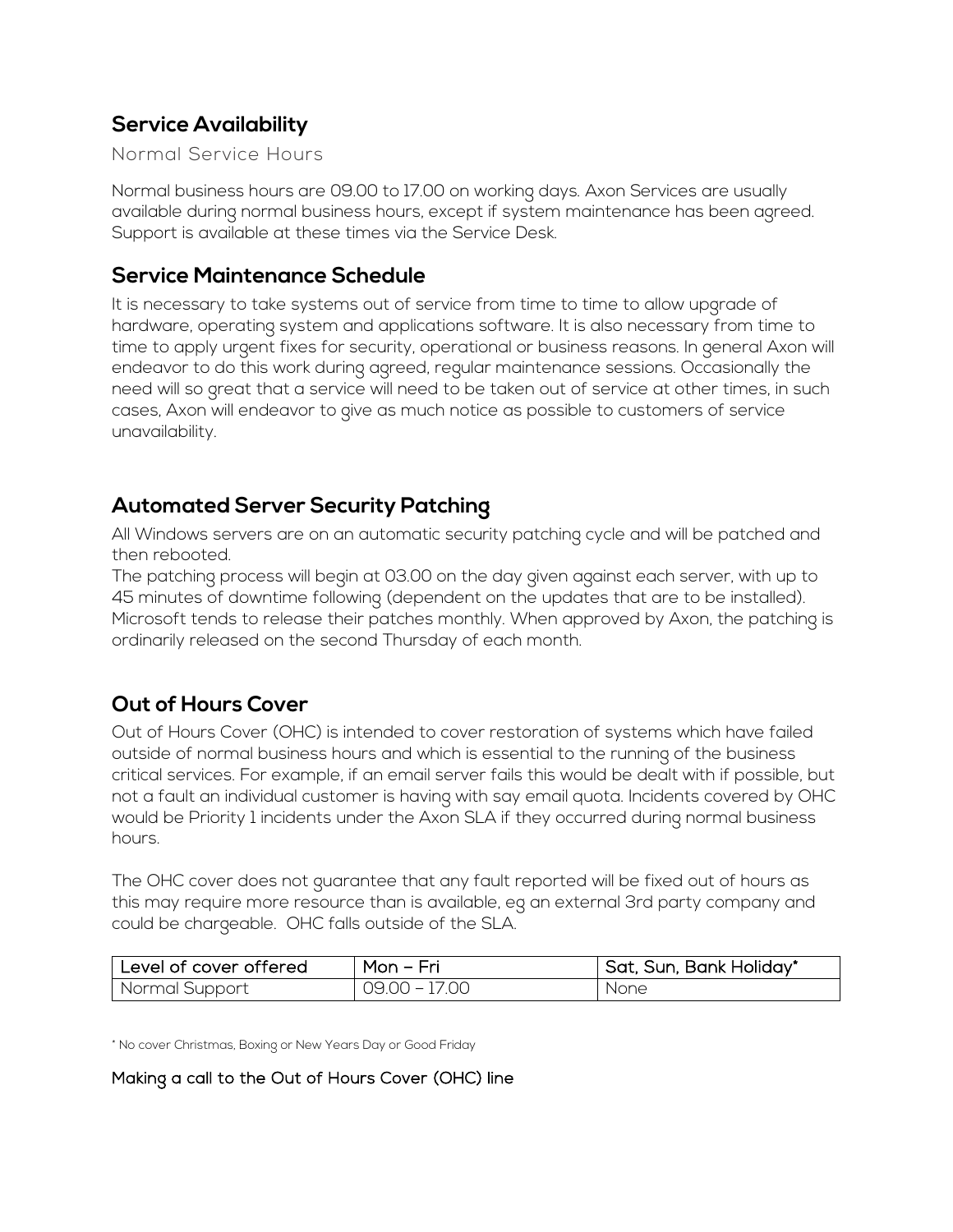The Out of Hours Cover Line (OHCL) will act as an interface between the customer and the Axon support teams.

Customers call the usual service desk number: 01625 837800

OHCL engineer will ask for name and contact details of the customer and ensure they are covered through the support agreement, before asking for details of the incident, obtaining as much detail as possible, and logging the call. Part of the role of OHCL is to screen the call to ensure it is of appropriate level of criticality and is covered under OHC; if not the call will not be accepted.

Once accepted the OHCL engineer will call if necessary the appropriate Axon staff, who will check the fault out and deal with it as appropriate.

#### **Emergency contact numbers**

At anytime other than those specified above, a select number (to be confirmed) of the customers staff will have the ability to report or escalate a P1 problem direct to a company director of Axon. The contact will attempt to assist, however this is outside of the SLA and on a best endeavors basis:

- 1. Graham Fern 07973303960
- 2. Mike Agutter 07973303961
- 3. Tim Mears 07900277877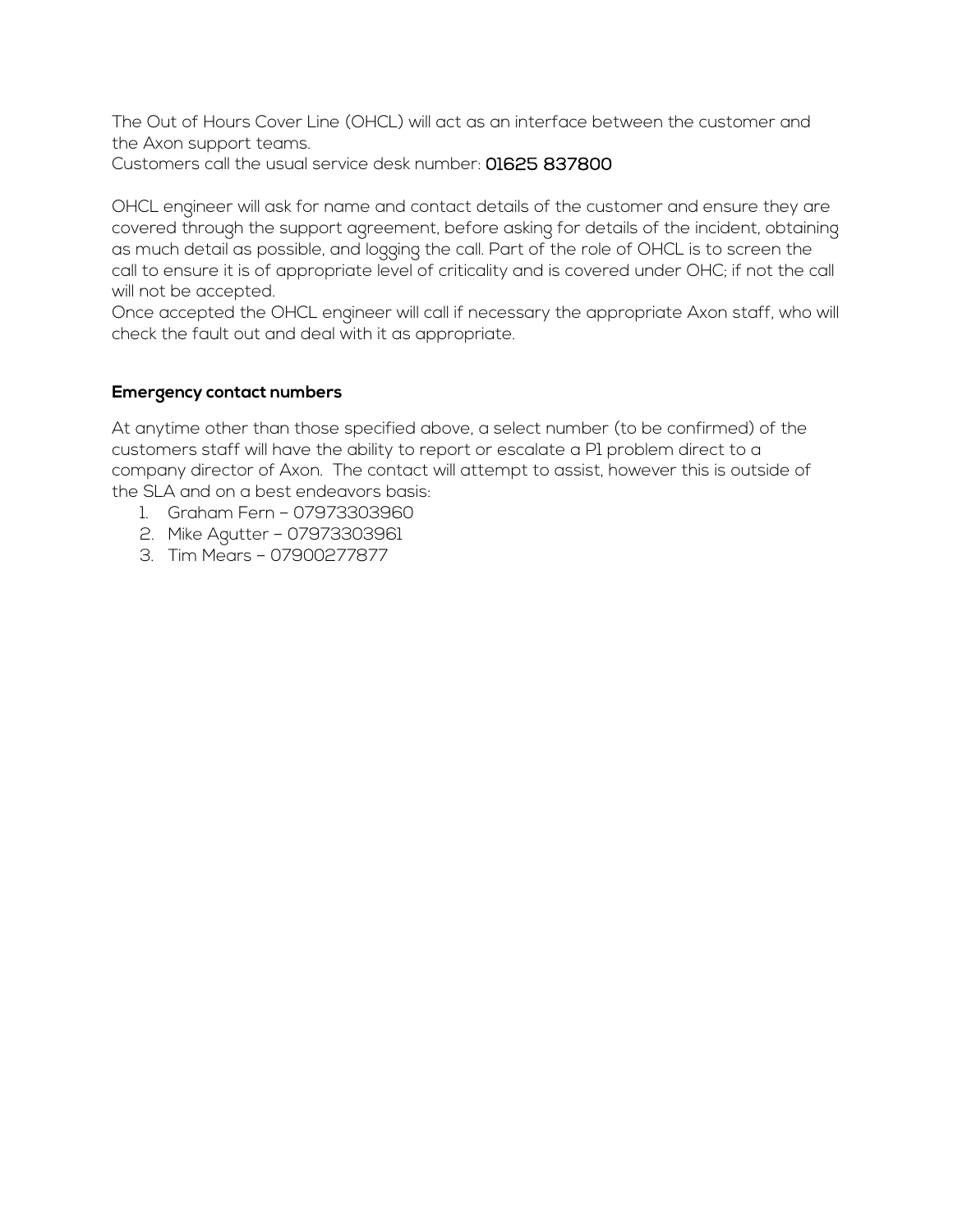### <span id="page-8-0"></span>**Service Provision**

### <span id="page-8-1"></span>**Service Desk**

The Service Desk manages the progress of all calls and identifies for action those calls which are likely to fail their performance targets.

Therefore the Service Desk should always be the first point of contact with queries about call progress, priority or quality of resolution.

Hours of service: 0900 to 1700 Monday to Friday. Messages can be left outside these times for action the next working day and urgent issues can be reported to the Out of Hours Cover Line.

The Service Desk can be contacted as follows: Telephone: 01625 837800 Email: help@axon-it.com In Person: Guildford House, Heather Close, Macclesfield, Cheshire SK10 0LR

All calls will be allocated a unique reference number and acknowledged by email.

### <span id="page-8-2"></span>**Remote Assistance**

Support Staff may use remote assistance tools to connect to a customer's computer to help diagnose and fix a fault without having to physically visit them. In all cases this will be done with the agreement of the customer.

## <span id="page-8-3"></span>**Incident Management**

The primary goal of the Incident Management process is to restore normal service as quickly as possible, to minimise the adverse impact on business. Incidents are defined as an unplanned interruption to an IT Service or a reduction in the quality of an IT Service. Incidents are given a priority to help Axon plan and allocate work, especially in busy periods. Each priority has target times. Each priority has target times relating to response (i.e. confirmation to the customer that action is being taken) and resolution.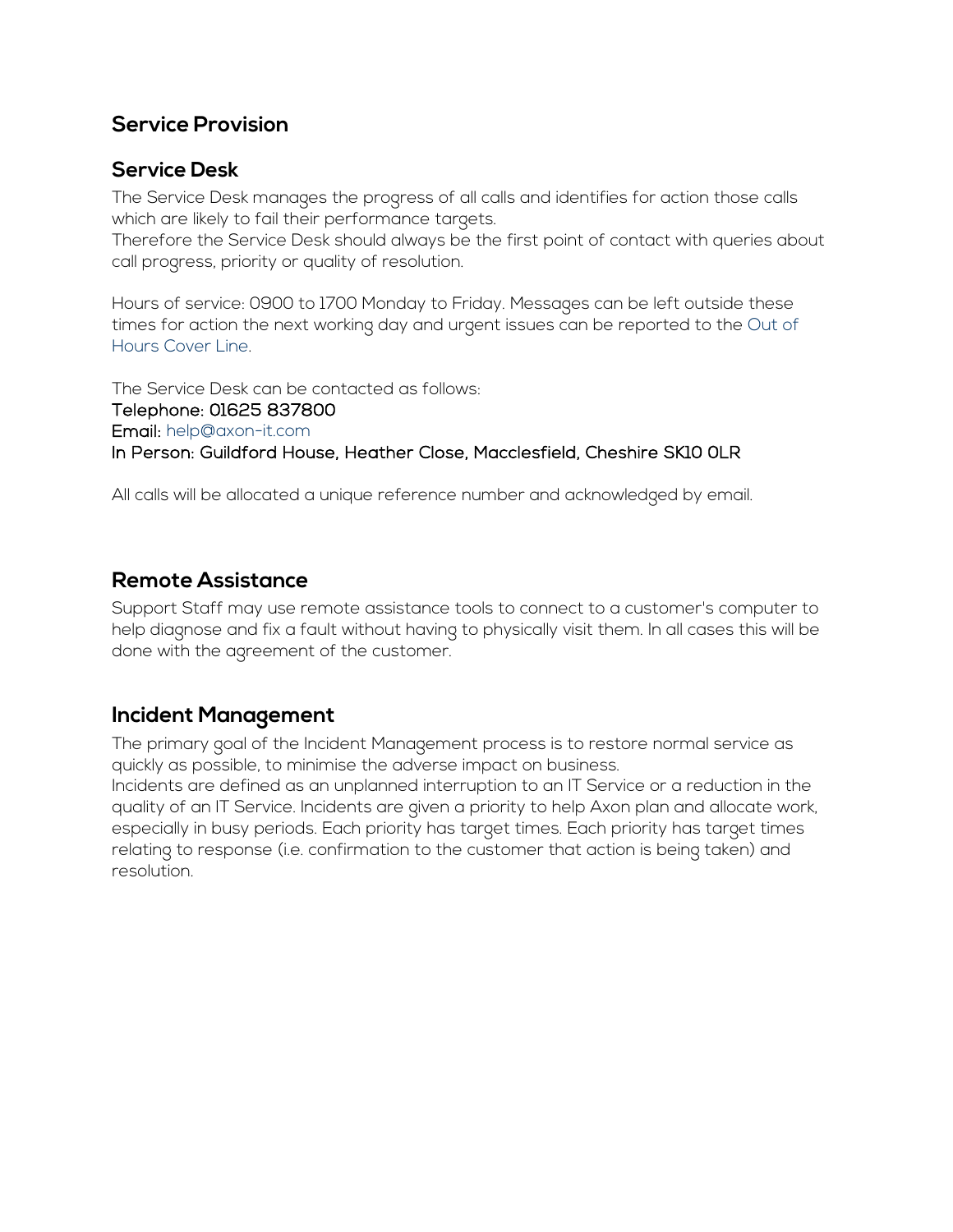# <span id="page-9-0"></span>**Priority Allocation**

The priority given to an incident is determined by a combination of its impact (on the business, Department or individual), and urgency.

The definitions below are used to establish the priority. Impact Definition

| <b>Impact</b> | Definition                                                                         |
|---------------|------------------------------------------------------------------------------------|
| High          | A Key Service* has failed or is degraded affecting all users or                    |
|               | A service is at risk owing to a threat or potential event e.g. virus alert, server |
|               | failure or                                                                         |
|               | Significant risk may result from the incident, e.g. loss of revenue, reputation    |
|               | or security                                                                        |
|               |                                                                                    |
| Medium        | A Key Service* has failed or is degraded affecting a single user or                |
|               | A non-key service has failed or is degraded impacting multiple locations or        |
|               | users or                                                                           |
|               | A user's desktop has failed                                                        |
| Low           | A non-key service has failed or is degraded affecting a single user                |
|               |                                                                                    |

| Urgency       | Definition                                                              |
|---------------|-------------------------------------------------------------------------|
| High          | Critical deadline(s) are at risk and no workaround is available to the  |
|               | customer(s)                                                             |
| <b>Medium</b> | No immediate deadline and no workaround is available to the customer(s) |
| Low           | No immediate deadline or a workaround is readily available to the       |
|               | customer(s)                                                             |

| Priority<br>Allocated |        | <i>Impact</i>  |                |                |
|-----------------------|--------|----------------|----------------|----------------|
|                       |        | High           | Medium         | Low            |
| Urgency               | High   |                | P <sub>2</sub> | P <sub>3</sub> |
|                       | Medium | P <sub>2</sub> | P <sub>3</sub> | P <sub>4</sub> |
|                       | Low    | P <sub>3</sub> | P4             | P <sub>5</sub> |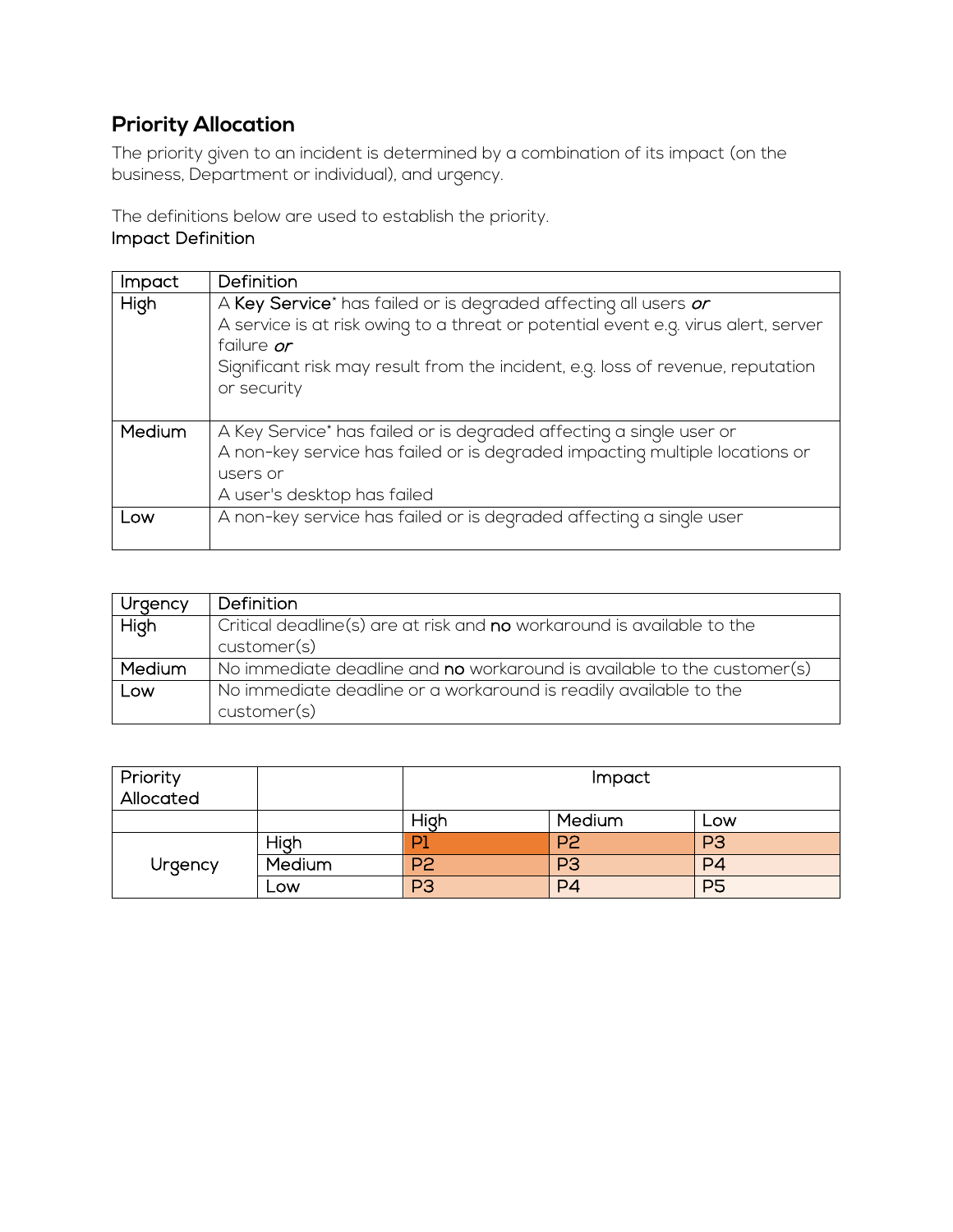\*Key Services (customer defined)

All Priority 1 and 2 incidents must be reported by telephone initially and then confirmed by email

All other priorities can be reported by telephone or email.

If a person believes that their call should receive a higher priority than allocated they should raise the issue with the Service Desk Manager.

### <span id="page-10-0"></span>**Incident Response and Resolution**

Response and resolution times are listed below according to priority of the incident. It is important to note that these are maximum times rather than standard or normal times and that all incidents will be resolved as quickly as possible.

The times relate to the normal service hours of the Service Desk, i.e. from 0830 to 1730 Monday to Friday on business days.

| Priority        | Max Response | Time Response | Target Max     | <b>Time Resolution</b> |
|-----------------|--------------|---------------|----------------|------------------------|
|                 |              |               | Resolution     | Target                 |
| PI              | 30 minutes   | 90%           | 4 hours        | 90%                    |
| P2              | 1 Hour       | 90%           | 8 Hours        | 85%                    |
| $\overline{P3}$ | 4 Hours      | 80%           | End of next    | 75%                    |
|                 |              |               | working day    |                        |
| P <sub>4</sub>  | 1 Day        | 80%           | 5 Days         | 75%                    |
| P5              | 2 Days       | 80%           | <b>10 Days</b> | 75%                    |

#### Priority 1 and Major Incidents

Priority 1 incidents which have a business wide impact are treated as Major Incidents and are handled via the Major Incident Procedure, which includes a communication process to keep customers and senior Axon managers informed.

Priority 1 incidents where the impact is more contained eg within a single Department, are also handled specially but only the Departmental IT Representative, Faculty Support and Site Managers are informed.

In both cases resolution takes precedence over other activities where there is a requirement for the same resource.